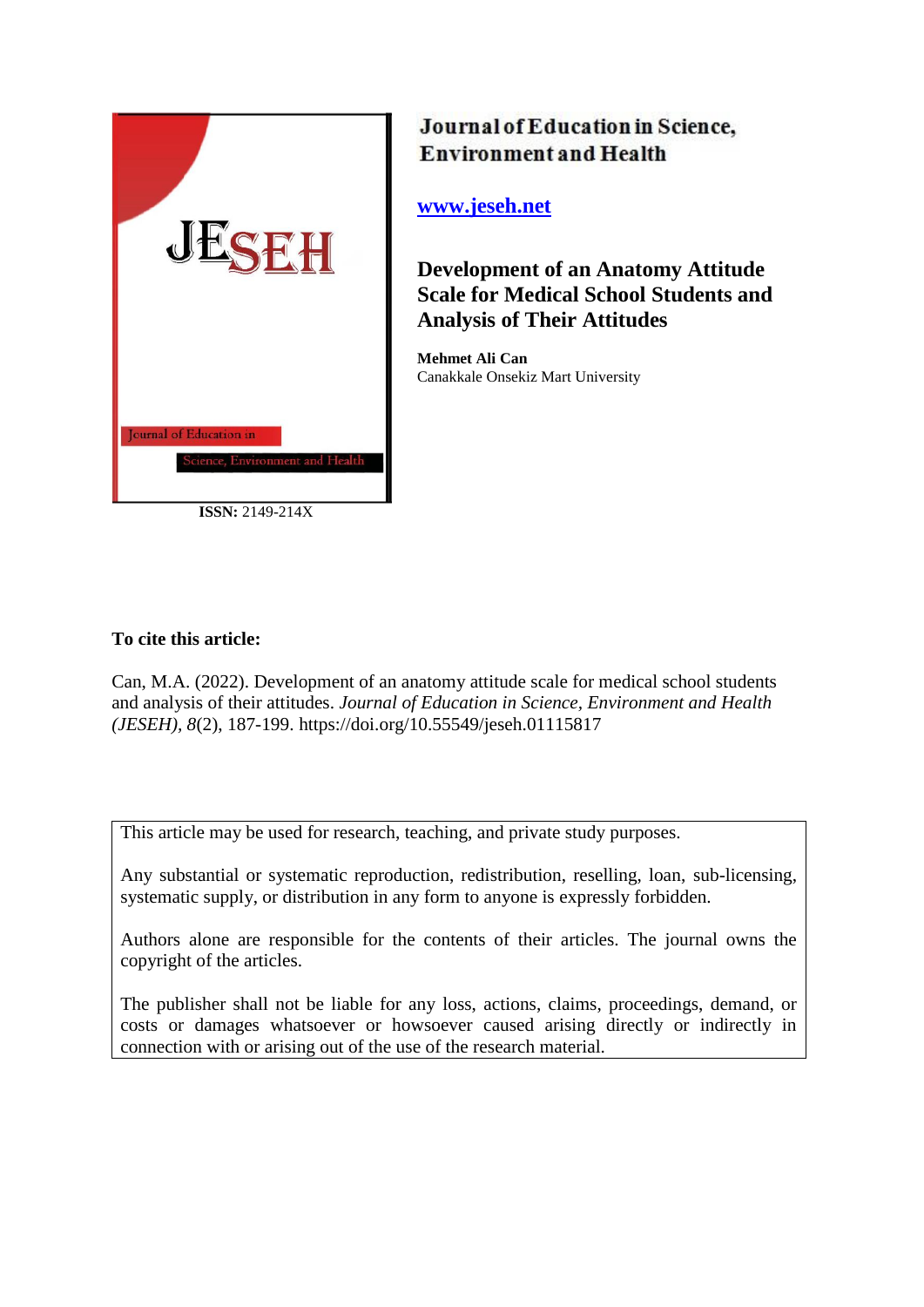

## **Development of an Anatomy Attitude Scale for Medical School Students and Analysis of Their Attitudes**

#### **Mehmet Ali Can**

| <b>Article Info</b>                                               | <b>Abstract</b>                                                                                                                                                                                                                                                                                                                                                                                                                                                                                                                                                                                                                                                                                                                                                                                                                                                                                                                                                                                                                                                                                    |
|-------------------------------------------------------------------|----------------------------------------------------------------------------------------------------------------------------------------------------------------------------------------------------------------------------------------------------------------------------------------------------------------------------------------------------------------------------------------------------------------------------------------------------------------------------------------------------------------------------------------------------------------------------------------------------------------------------------------------------------------------------------------------------------------------------------------------------------------------------------------------------------------------------------------------------------------------------------------------------------------------------------------------------------------------------------------------------------------------------------------------------------------------------------------------------|
| <b>Article History</b>                                            | Anatomy is one of the most fundamental areas of medical sciences. When                                                                                                                                                                                                                                                                                                                                                                                                                                                                                                                                                                                                                                                                                                                                                                                                                                                                                                                                                                                                                             |
| Published:<br>01 April 2022                                       | medical education is given in its "normal" course, primarily macroscopic<br>anatomy education and other basic medical sciences form the foundation, and<br>then the clinical medical sciences are built on top of this foundation. Due to its                                                                                                                                                                                                                                                                                                                                                                                                                                                                                                                                                                                                                                                                                                                                                                                                                                                      |
| Received:<br>22 January 2022                                      | importance, as mentioned above, it is known to be a course feared by students<br>newly starting their medical education. A literature search showed that there was<br>not an "Anatomy Attitude Scale" that questions the views of medical school                                                                                                                                                                                                                                                                                                                                                                                                                                                                                                                                                                                                                                                                                                                                                                                                                                                   |
| Accepted:<br>30 March 2022                                        | students in our country about anatomy. This study aims to develop a scale to<br>reveal the attitudes of medical school students towards anatomy validly and<br>reliably and to investigate anatomy attitudes of medical school students using                                                                                                                                                                                                                                                                                                                                                                                                                                                                                                                                                                                                                                                                                                                                                                                                                                                      |
| <b>Keywords</b>                                                   | this scale in a pilot administration. This study included 700 Term 2, 3, 4, 5, and 6                                                                                                                                                                                                                                                                                                                                                                                                                                                                                                                                                                                                                                                                                                                                                                                                                                                                                                                                                                                                               |
| Anatomy,<br>School of Medicine,<br>Scale Development,<br>Attitude | students studying in the School of Medicine of Canakkale Onsekiz Mart<br>University (COMU) in the academic year 2020-2021 who agreed to take part in<br>the study. Of these students, 345 were recruited for factor analysis and 355 for<br>investigation of attitudes. In the study, an Anatomy Attitude Scale was<br>developed first in line with the literature, which consisted of 14 items and 3<br>subfactors, "Value of Anatomy", "Hating Anatomy", and "Time Allocated to<br>Anatomy". The results of construct validity were also verified by confirmatory<br>factor analysis. Then, the scale was administered to 355 students. The results<br>obtained from the data showed that the students of COMU Medical School were<br>aware of the importance of anatomy as a fundamental medical science, and the<br>physician candidates who intended to become a specialist in any branch in the<br>future attributed more value to Anatomy. We believe that the "Anatomy Attitude<br>Scale" we have developed as a result of this study will help shape medical<br>education in our country. |

## **Introduction**

The anatomy course has been a historic area in medical education. Students who have just started medical education have negative prejudices about the course which has a large place in the first years of medical education because of the dense anatomical terminology it contains when they examine the course materials related to the anatomy course and meet with students who are in the later stages of medical education. As a result, students develop anxieties and this gains importance in the formation of their thoughts about the lesson. These concerns and prejudices cause problems in the student's interest in Anatomy and in following the course in the next process, and ultimately affect the student's success in the course. Determining the views and attitudes of students about Anatomy can be a guide in preventing such possible negativities. For this reason, it will be of great importance to determine the views of the students and will be a guide for the measures to be taken.

People evaluate their world. They have a feeling of like or dislike for almost everything they encounter (Aronson et al., 2010). In short, attitude is an individual's evaluation of other individuals, objects or thoughts (Ajzen & Fishbein, 2005; Crano & Prislin, 2006). The word "attitude" originally means "being available and ready for action" and it envisions something that can be observed directly, such as a boxer fighting in the ring. However, today, although the attitude cannot be observed directly, it is the structure that prioritizes the behavior and directs the choices and decisions of the individual regarding his/her action (Hogg & Vaughan, 2014). Attitudes consist of three components: thoughts and beliefs about the related object cognitive component; affective component of emotional reactions to the object; object-oriented behaviors constitute the behavioral component (Zanna & Rempel, 1988). Looking at the literature, we see that there are studies on the methodology and quality of Anatomy education, primarily in medical schools, and these studies' attitude has only been dealt with in very small portions (Acuner et al., 1999; Arı & Şendemir, 2003; Arı et al., 2003; Çetkin et al., 2016; Özcan & Kuş, 2020; Tuygar et al., 2015; Uygur et al., 2013). Some measurement tools intended to measure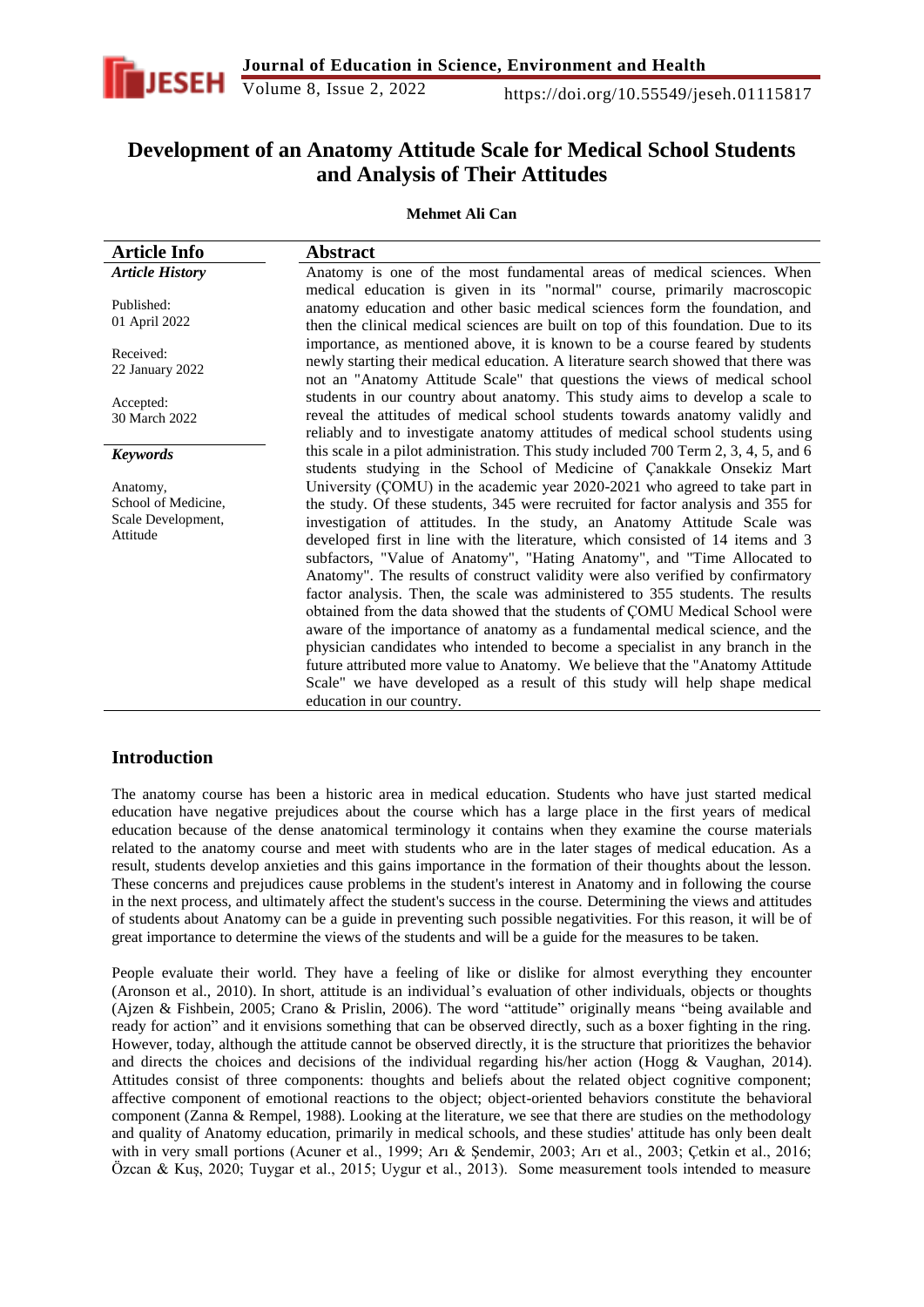"Attitude towards Anatomy" have also been used by some education institutions outside Medical Schools where anatomy education is provided. The scales used in the studies of Lök et al. (2009) may be shown as examples of these. However, a search of the literature has shown that an "Anatomy Attitude Scale" that directly reveals the attitudes of medical school students towards anatomy and particularly one that was developed in Turkish Culture using medical school students in Turkey is not available. This lack constitutes a justification for developing a measurement tool providing valid and reliable data for investigating the attitudes of medical school students who are candidates to become physicians in Turkey. This study aims to develop a scale for medical school students to reveal their attitudes towards anatomy validly and reliably and to investigate anatomy attitudes of medical school students using this scale in a pilot administration. Anatomy education methods, educational materials to be used and approaches to students can be arranged in the light of the data to be obtained, and the anxieties and prejudices that have arisen in students can be destroyed.

## **Method**

This cross-sectional study aims to show the validity and reliability of the scale developed and investigate students' anatomy attitudes. This study was conducted with the approval of the Clinical Trials Ethics Committee of Çanakkale Onsekiz Mart University dated 11/11/2020 and numbered 2011-KAEK-27/2020-E.2000157168.

#### **Study Group**

The literature on scale development requires conducting an exploratory factor analysis (EFA), a confirmatory factor analysis (CFA) and reliability analyses for the scale being developed. In particular, the EFA and CFA are expected to be run on the data obtained from different groups. This study was conducted with the data obtained from Term 2, 3, 4, 5 and 6 students studying in the School of Medicine of Çanakkale Onsekiz Mart University in 2020-2021. Term 1 students were not included in the study because the anatomy courses of Term 1 students are included chiefly in the fourth, fifth and sixth lesson committees given towards the end of the year. Our worry that they would not have had a sound opinion on anatomy before attending the course made us exclude Term 1 students.

Due to the COVID-19 pandemic, the ethics committee approval required the scale to be administered online. The scale was sent online to Term 2, 3, 4, 5 and 6 students. The consent information was displayed to the students first. The scale items were made visible for the students who gave their consent and the page was shut for those who did not consent. In this way, a total of 700 students participated in the study. The data file obtained was randomly divided into two parts to have a balanced distribution of terms. The first data file consisting of data from 345 students was used to perform the EFA and find the Cronbach Alpha reliability coefficient. The second data file consisting of data from 355 students was used to perform the CFA and investigate students' attitudes.

There are differing views in the literature about the size of the study group when developing a scale. Cattell (1978) argued that in a factor analysis, the number of participants should be three to six times the number of items and Gorsuch (1974) at least five times. Everitt (1975) stated that "the number of participants should be at least ten times the number of items. The draft "Anatomy Attitude Scale" developed had 27 items. Given this information, we ensured that the number of participants was ten times the number of items in the measurement tool or more. Some characteristics of the participants in the group are given in Table 1.

| Table 1. Some characteristics of the study group |        |                                         |      |     |                                      |  |  |
|--------------------------------------------------|--------|-----------------------------------------|------|-----|--------------------------------------|--|--|
| Variable                                         |        | EFA and Reliability Investigation Group |      |     | CFA and Attitude Investigation Group |  |  |
|                                                  |        |                                         | %    |     | %                                    |  |  |
|                                                  | Female | 183                                     | 53   | 182 | 51.3                                 |  |  |
| Gender                                           | Male   | 162                                     | 47   | 173 | 48.7                                 |  |  |
|                                                  | Term 2 | 83                                      | 24.1 | 99  | 27.9                                 |  |  |
|                                                  | Term 3 | 90                                      | 26.0 | -91 | 25.7                                 |  |  |
| Term                                             | Term 4 | 61                                      | 17.7 | 59  | 16.6                                 |  |  |
|                                                  | Term 5 | 59                                      | 17.1 | 52  | 14.6                                 |  |  |
|                                                  | Term 6 | 52                                      | 15.1 | 54  | 15.2                                 |  |  |
|                                                  | Total  | 345                                     | 100  | 355 | 100                                  |  |  |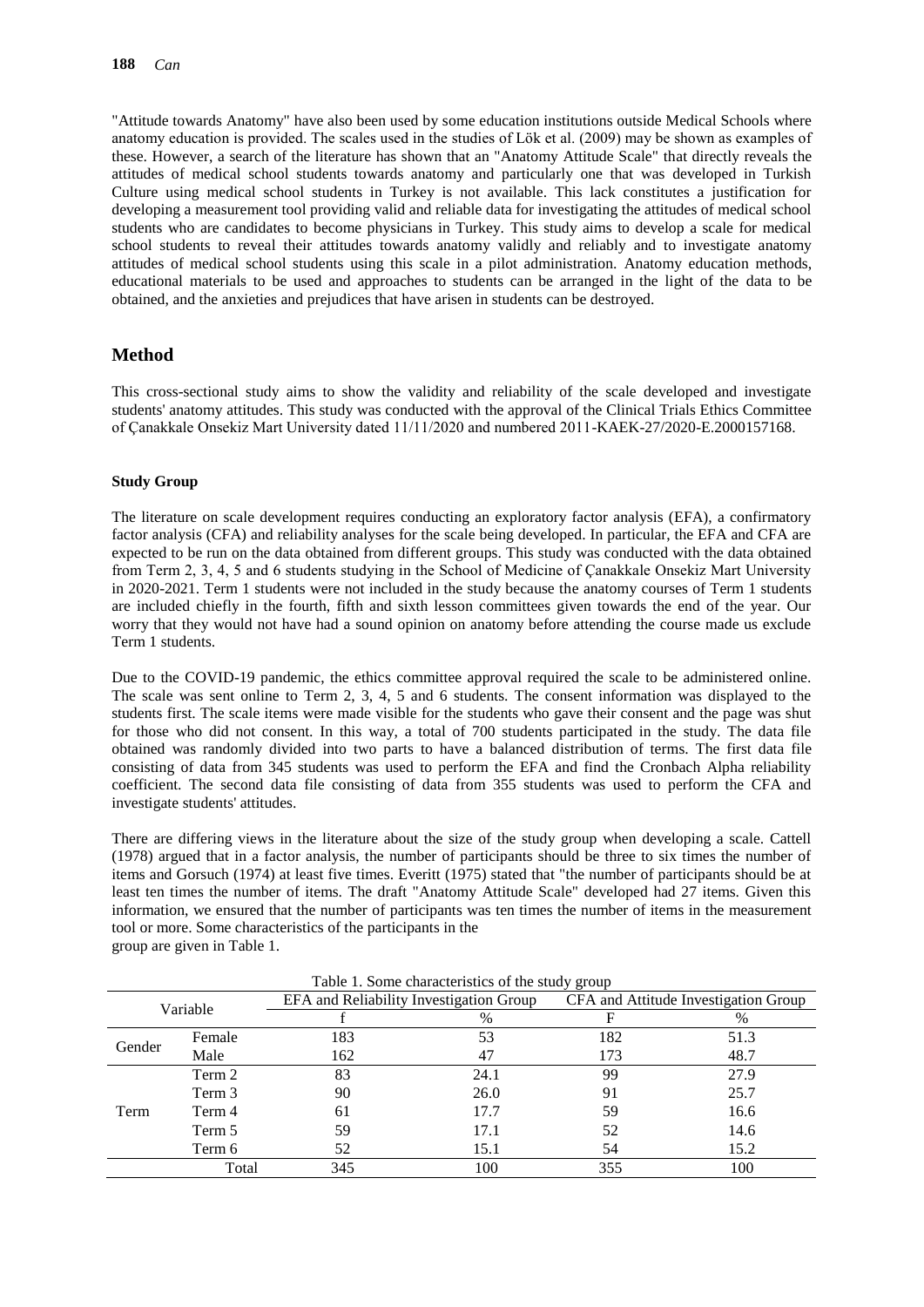## **Data Collecting Instrument**

#### *Preparation of the Anatomy Attitude Scale (AAS)*

The data collecting instrument developed by the investigator is the "Anatomy Attitude Scale (AAS)". To develop the AAS, its draft form needed to be constructed first. The draft form of the AAS was prepared using the following procedures:

• As a result of literature searches, no scale was found in Turkey compatible with the Turkish Culture and directly measured the anatomy attitudes of medical school students. However, it was found that anatomy attitude scales were studied in different disciplines (health sciences, physical education, etc.). The items of these scales were examined.

• Literature articles and books related to anatomy attitudes, published in peer-reviewed journals, were reviewed.

• A total of 50 volunteering students, from Term 2, 3, 4, 5, and 6, ten from each, were asked to write their thought about anatomy as an e-mail composition and the expressions of attitude in the compositions were analyzed.

• Based on the previously studied scale items, literature data and opinions obtained from student compositions, 33 sample scale items were identified.

• These 33 sample scale items were sent for review to three faculty specialists working in medical school anatomy departments, a faculty member specializing in educational psychology working on attitudes, and another faculty member expertized in measurement and evaluation.

• Based on the feedback received from the specialists, 6 items were excluded from the scale. Another 5 items were modified—the 27 items remaining after this procedure were used in practice to obtain validity and reliability evidence. Anatomy Attitude Scale is given in English in Appendix-A and in Turkish in Appendix-B.

## **Data Analysis**

#### *Validity analyses in the development of AAS*

There were not any lost data in the dataset. The dataset was tested for suitability for factor analysis. In the Kaiser Meyer Olkin (KMO) Test, any score below 0.500 is considered unacceptable. Scores between 0.501 and 0.700 are considered as moderate, 0.701 and 0.800 as good, 0.801 and 0.900 as very good, and those above 0.901 as excellent (Çokluk et al., 2010; Field, 2018; Tabachnick & Fidell, 2013). The Bartlett's Test of Sphericity analysis result is expected to turn out significant ( $p<05$ ) (Cokluk et al., 2010). A factor identification method was selected: The Principal Axis Factoring (PAF) method (Warner, 2008). This method is preferable to the principal components analysis if a scale is being developed for the first time and its conceptual background is not that apparent. Using the rotation method, the factors were identified and differentiated. Axis rotation was applied using the "Varimax" method (Özdamar, 2013). As reference values for the fit-indices for DFA,  $0.05 \leq$ RMSEA $\leq$ 0.08 can be considered as acceptable and 0 $\leq$ RMSEA $\leq$ 0.05 as excellent for RMSEA according to the literature,  $0.05 \times \text{RMR} \leq 0.08$  as acceptable and  $0 \leq \text{RMR} \leq 0.05$  as excellent for RMR, over 0.90 as acceptable, and 0.95 and above as excellent for TLI, over 0.90 as acceptable, and 0.95 and above as excellent for CFI, and  $2 < X2$ /sd $\leq$ 5 as acceptable and  $0 \leq X2$ /sd $\leq$ 2 as excellent intervals for X2/sd (Anderson & Gerbing, 1984; Bentler, 1990; Çokluk et al., 2010; Hooper et al., 2008; Hu & Bentler, 1999; Kline, 2005; Marsh et al., 1988; Özdamar, 2013; Şimşek, 2007; Tabachnick & Fidell, 2013; Vieira, 2011).

## *Reliability analyses in the development of AAS*

The Cronbach Alpha reliability coefficient, which shows reliability in the sense of internal consistency, was calculated to obtain AAS reliability evidence. A reliability value over 0.70 was accepted as a high-reliability level (Özdamar, 2013; Warner, 2008).

#### *Data analysis at the stage of determining student attitudes*

Descriptive statistics (percentages, frequencies, means, etc.) and comparison tests were used to investigate students' attitudes towards anatomy. Tests for normality are highly susceptible (Tabachnick & Fidell, 2013). Additionally, measurements related to dependent variables do not show a normal distribution in many studies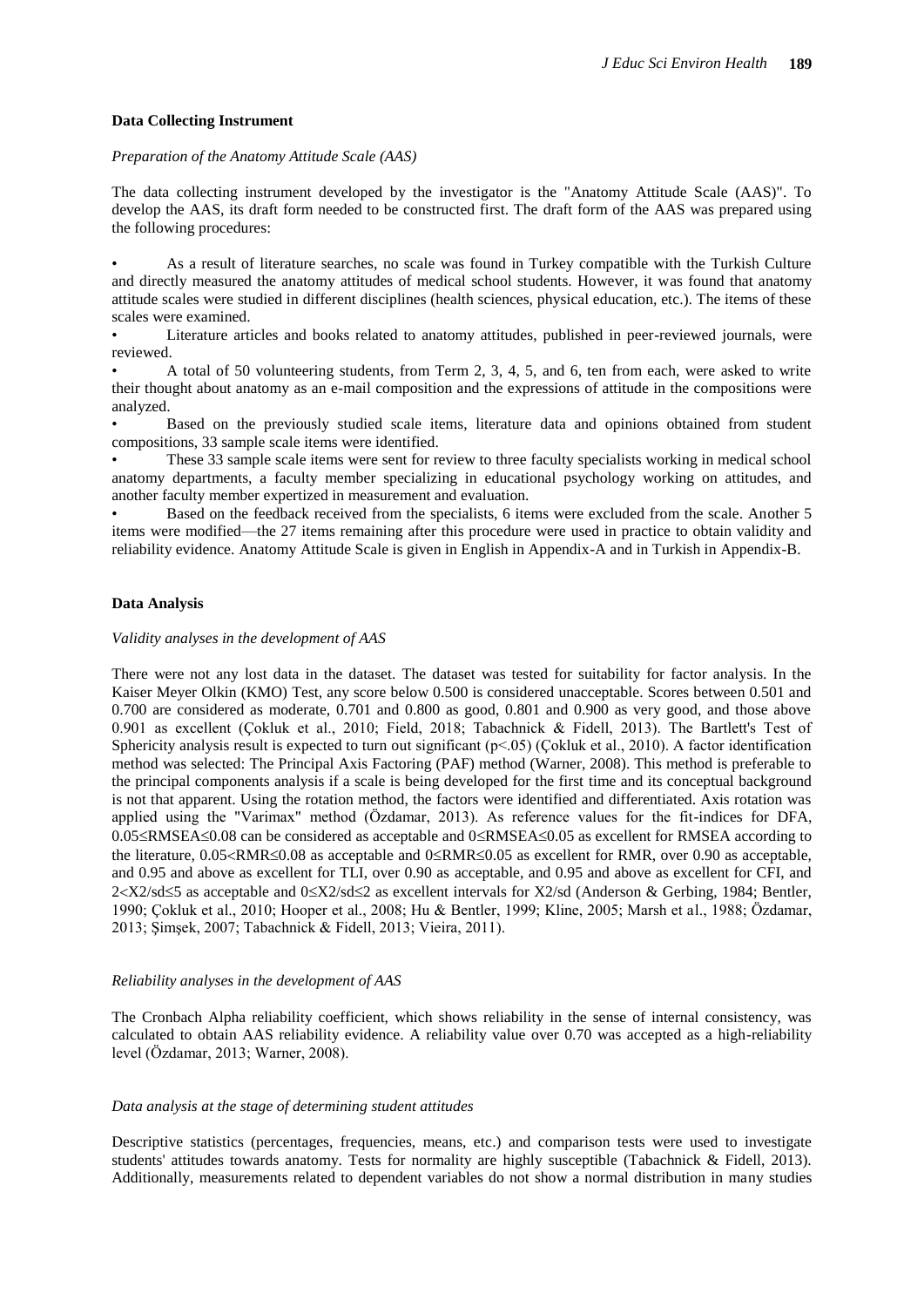(especially in social sciences) (Pallant, 2016). The Central Limit Theorem postulates that if the sample is large enough (n=30+), the distribution of means in the sample will be normal regardless of the distribution of variables, and the violation of normal distribution will not lead to a big problem (Everitt & Howell, 2005; Field, 2018; Pallant, 2016; Tabachnick & Fidell, 2013). In large samples, the skewness does not deviate from the normal to a considerable extent. A positive kurtosis starts to disappear in a sample size larger than 100 and a negative kurtosis in a sample size larger than 200 (Tabachnick & Fidell, 2013). Based on this information, it was decided to perform the analyses using parametric statistical techniques.

## **Findings**

#### **Findings Related to AAS Development**

The KMO and Bartlett's Test of Sphericity were reviewed first in EFA. The KMO and Bartlett's Sphericity values turned out to be consistent with those suggested by the literature. However, some items in which the item-total correlations and EFA factor loading values could not reach the level recommended in the literature (0.30 and above) (Büyüköztürk, 2013). These were items 1, 2, 4, 6, 7, 8, 9, 10, 13, 17, 19, 20 and 26 in the draft form. After removing these items from the scale, the KMO and Bartlett's sphericity values were reviewed again. It was found that KMO (Kaiser Meyer Olkin): 0.879 and Bartlett's Test of Sphericity value X2: 3022.334, sd: 91 and P: 0.0001. As stated under the heading Data Analysis, the KMO and Bartlett's Test results were at levels suggested by the literature. After extracting the 13 items with item-total correlations and EFA initial extraction loading values below the levels suggested by the literature, the item-total correlations and factor analysis initial extraction loading values of the remaining 14 items are given in Table 2.

Table 2. Initial extraction loading values and item-total correlations

| Item No | Initial extraction<br>Loading Value | Item-Total Correlation | Item No | Initial extraction<br>Loading Value | Item-Total Correlation |
|---------|-------------------------------------|------------------------|---------|-------------------------------------|------------------------|
| AA3     | 0,828                               | 0.336                  | AA18    | 0,801                               | 0,398                  |
| AA5     | 0.635                               | 0,679                  | AA21    | 0,706                               | 0,373                  |
| AA11    | 0.549                               | 0.595                  | AA22    | 0.598                               | 0,319                  |
| AA12    | 0,866                               | 0,395                  | AA23    | 0,727                               | 0,364                  |
| AA14    | 0,696                               | 0,606                  | AA24    | 0,620                               | 0,684                  |
| AA15    | 0,843                               | 0,787                  | AA25    | 0,566                               | 0.595                  |
| AA16    | 0.747                               | 0.367                  | AA27    | 0.595                               | 0.618                  |

As seen in Table 2, the EFA initial extraction loading values and item-total correlations of these 14 items turned out to be 0.30 and above. Therefore, the retained items were considered to be suitable for the scale. The scree plot for the 14 items retained as a result of the EFA and 3 factors is shown in Figure 1.



Figure 1. Scree plot of AAS items after EFA

As seen in the scree plot, there are 3 factors in the AAS. To see these 3 factors more distinctly, the "Varimax" axis rotation method was used. The subdimensions (subfactors) arising from this procedure and the level of variance explained by each dimension are shown in Table 3.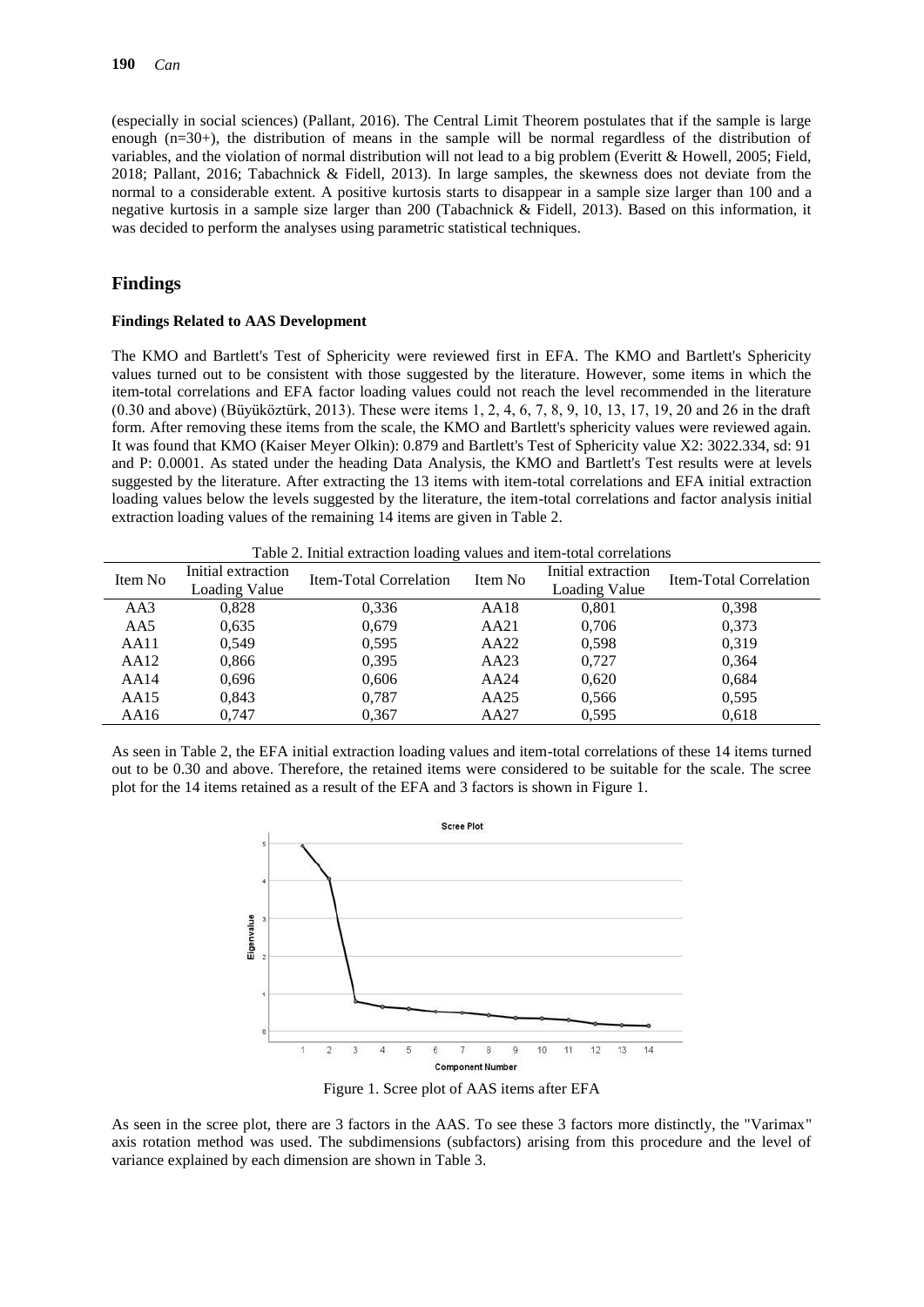|                                                                                       |       | Factors |       | Factor     |
|---------------------------------------------------------------------------------------|-------|---------|-------|------------|
| Items                                                                                 |       | 2       | 3     | Name       |
| AA15. Knowing the human body with the help of "anatomy" makes me feel like a          | 0.891 |         |       |            |
| physician                                                                             |       |         |       |            |
| AA14. Knowledge of anatomy should be reminded at the beginning of each training.      | 0.832 |         |       |            |
| AA27. Anatomy is the foundation of other medical courses.                             | 0.731 |         |       | Value of   |
| AA24. Practical anatomy lessons are engaging.                                         | 0.717 |         |       | anatomy    |
| AA11. I will not call a person who does not know anatomy a physician.                 | 0.706 |         |       |            |
| AA5. Learning anatomy makes me happy.                                                 | 0.676 |         |       |            |
| AA25. I loved anatomy owing to our faculty members.                                   | 0.624 |         |       |            |
| AA12. If a list of most unnecessary courses were made, anatomy would be at the top. * |       | 0.915   |       |            |
| AA3. If I were the health minister, I would remove anatomy course from the schools of |       | 0.880   |       |            |
| medicine. *                                                                           |       |         |       | Hating     |
| AA18. If I were a medical education planner, I would propose anatomy only as an       |       | 0.857   |       | anatomy    |
| elective. *                                                                           |       |         |       |            |
| AA16. If I were in charge, I would remove information on anatomy from the "Medical    |       | 0.855   |       |            |
| Specialization Examination (MSE)". *                                                  |       |         |       |            |
| AA23. I watch anatomy videos in my free time.                                         |       |         | 0.753 | Allocating |
| AA21. I wish to do my doctorate on anatomy after I graduate                           |       |         | 0.704 | Time to    |
| AA22. Drawing anatomic figures makes me happy.                                        |       |         | 0.697 | Anatomy    |

Table 3. Factors and the extent to which they explain variances after a rotation procedure

\* Items written in red have negative meanings and scored reversely.



Figure 2. AAS confirmatory factor analysis diagram (standardized values) F1: Value of Anatomy, F2: Hating Anatomy, F3: Allocating Time to Anatomy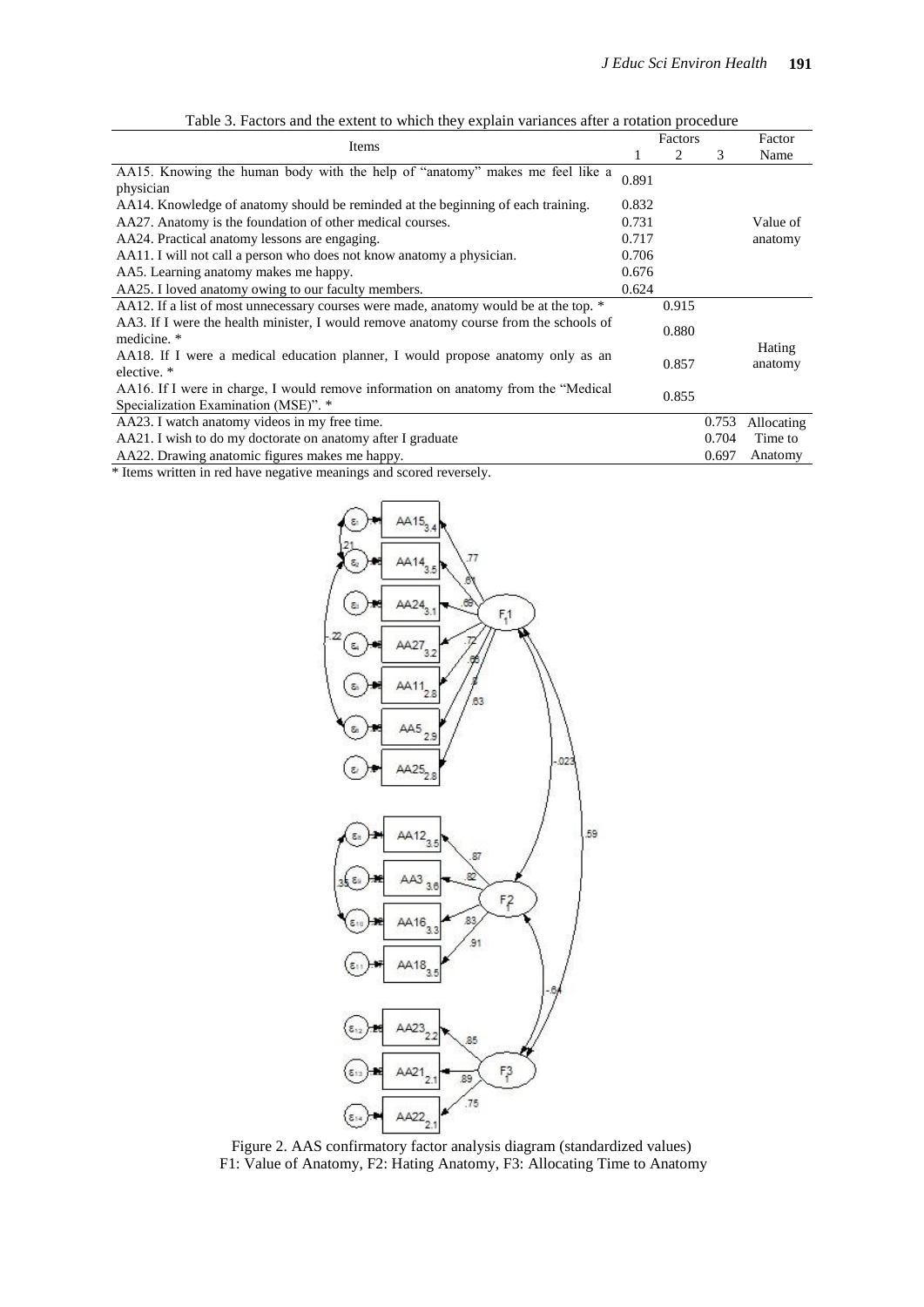The total variance in attitude towards anatomy explained by the 14-item and 3-subdomain AAS was 69%. Hence the scale explains 69% of the attitude towards anatomy. The factors that appeared are named in Table 3. Value of anatomy explains 29% of the variance, hating anatomy 24% and allocating time to anatomy 16%. The Cronbach Alpha reliability coefficients were calculated for the AAS and its 3 subdimensions. The reliability level for the entire scale was 0.82. The reliability level was 0.89 for the value of the anatomy subfactor, 0.92 for the hating anatomy subfactor, and 0.78 for the allocating time to the anatomy subfactor. The McDonalt  $\omega$ composite reliability coefficients was determined as 0,91. This construct that appeared in the EFA needed to be tested for verification. This test can be done using CFA. The diagram obtained in the CFA is shown in Figure 2.

Fit-indices need to be identified for this diagram. These fit-indices determine whether the construct is appropriate or not. The CFA Fit-indices were X2/sd: 3.22, TLI: 0.93, CFI: 0.95 and RMSEA: 0.079. As stated under the heading Data Analysis, the CFA fit-indices were at levels suggested by the literature. Therefore, it can be said that the model created was appropriate.

#### **Findings Related to Students' Attitudes Towards Anatomy**

Students' attitudes towards anatomy were reviewed based on AAS items. Descriptive statistics (frequencies, percentages, means and standard deviations) were used for this review. The results are shown in Table 4.

| Table 4. Student attitudes towards anatomy                                                                                  |                       |      |             |      |                 |      |       |      |             |      |                |
|-----------------------------------------------------------------------------------------------------------------------------|-----------------------|------|-------------|------|-----------------|------|-------|------|-------------|------|----------------|
| Items                                                                                                                       | Don't agree<br>at all |      | Don't agree |      | Partly<br>agree |      | Agree |      | Fully agree |      | Mean<br>(S,    |
|                                                                                                                             | f                     | $\%$ | $\mathbf f$ | $\%$ | f               | %    | f     | $\%$ | $\mathbf f$ | $\%$ | Dev.)          |
| AA3. If I were the health minister, I would<br>remove the anatomy course from the<br>schools of medicine.                   | 183                   | 51.5 | 76          | 21.4 | 63              | 17.7 | 17    | 4.8  | 16          | 4.5  | 1,89<br>(1,13) |
| AA5. Learning anatomy makes me happy.                                                                                       | 33                    | 9.3  | 36          | 10.1 | 140             | 39.4 | 90    | 25.4 | 56          | 15.8 | 3,28<br>(1,13) |
| AA11. I won't call a person who does not<br>know anatomy a physician.                                                       | 32                    | 9    | 58          | 16.3 | 138             | 38.9 | 74    | 20.8 | 53          | 14.9 | 3,16<br>(1,14) |
| AA12. If a list of most unnecessary courses<br>were made, anatomy would be at the top.                                      | 135                   | 38   | 102         | 28.7 | 80              | 22.5 | 24    | 6.8  | 14          | 3.9  | 2,10<br>(1,11) |
| AA14. Knowledge of anatomy should be<br>reminded at the beginning of each training.                                         | 16                    | 4.5  | 22          | 6.2  | 119             | 33.5 | 114   | 32.1 | 81          | 22.8 | 3,61<br>(1,04) |
| AA15. Knowing human body with the help<br>of "anatomy" makes me feel like a<br>physician                                    | 19                    | 5.4  | 22          | 6.2  | 119             | 33.5 | 114   | 32.1 | 81          | 22.8 | 3,61<br>(1,07) |
| AA16. If I were in charge, I would remove<br>information on anatomy from the "Medical<br>Specialization Examination (MSE)". | 112                   | 31.5 | 114         | 32.1 | 83              | 23.4 | 25    | 7    | 21          | 5.9  | 2,24<br>(1,14) |
| AA18. If I were a medical education<br>planner, I would propose anatomy only as<br>an elective.                             | 139                   | 39.2 | 103         | 29   | 72              | 20.3 | 25    | 7    | 16          | 4.5  | 2,09<br>(1,13) |
| AA21. I wish to do my doctorate in<br>anatomy after I graduate                                                              | 109                   | 30.7 | 96          | 27   | 109             | 30.7 | 28    | 7.9  | 13          | 3.7  | 2,27<br>(1,09) |
| AA22. Drawing anatomic figures makes<br>me happy.                                                                           | 91                    | 25.6 | 62          | 17.5 | 121             | 34.1 | 51    | 14.4 | 30          | 8.5  | 2,63<br>(1,24) |
| AA23. I watch anatomy videos in my free<br>time.                                                                            | 89                    | 25.1 | 95          | 26.8 | 120             | 33.8 | 32    | 9    | 19          | 5.4  | 2,43<br>(1,12) |
| AA24. Practical anatomy lessons are<br>interesting.                                                                         | 28                    | 7.9  | 23          | 6.5  | 130             | 36.6 | 102   | 28.7 | 72          | 20.3 | 3,47<br>(1,12) |
| AA25. I loved anatomy owing to our<br>faculty members.                                                                      | 37                    | 10.4 | 46          | 13   | 153             | 43.1 | 69    | 19.4 | 50          | 14.1 | 3,14<br>(1,14) |
| AA27. The foundation of other medical<br>courses is anatomy.                                                                | 21                    | 5.9  | 30          | 8.5  | 163             | 45.9 | 84    | 23.7 | 57          | 16.1 | 3,35<br>(1,04) |

The lowest mean value was in item "If I were the health minister, I would remove anatomy course from medical schools". However, considering the item has a negative meaning, it is understood that the students found the course necessary. The items with the highest mean values were "Knowledge of anatomy should be remembered at the beginning of each training" and "Knowing the human body with the help of anatomy makes me feel like a physician". These items show that the opinion on the course was positive.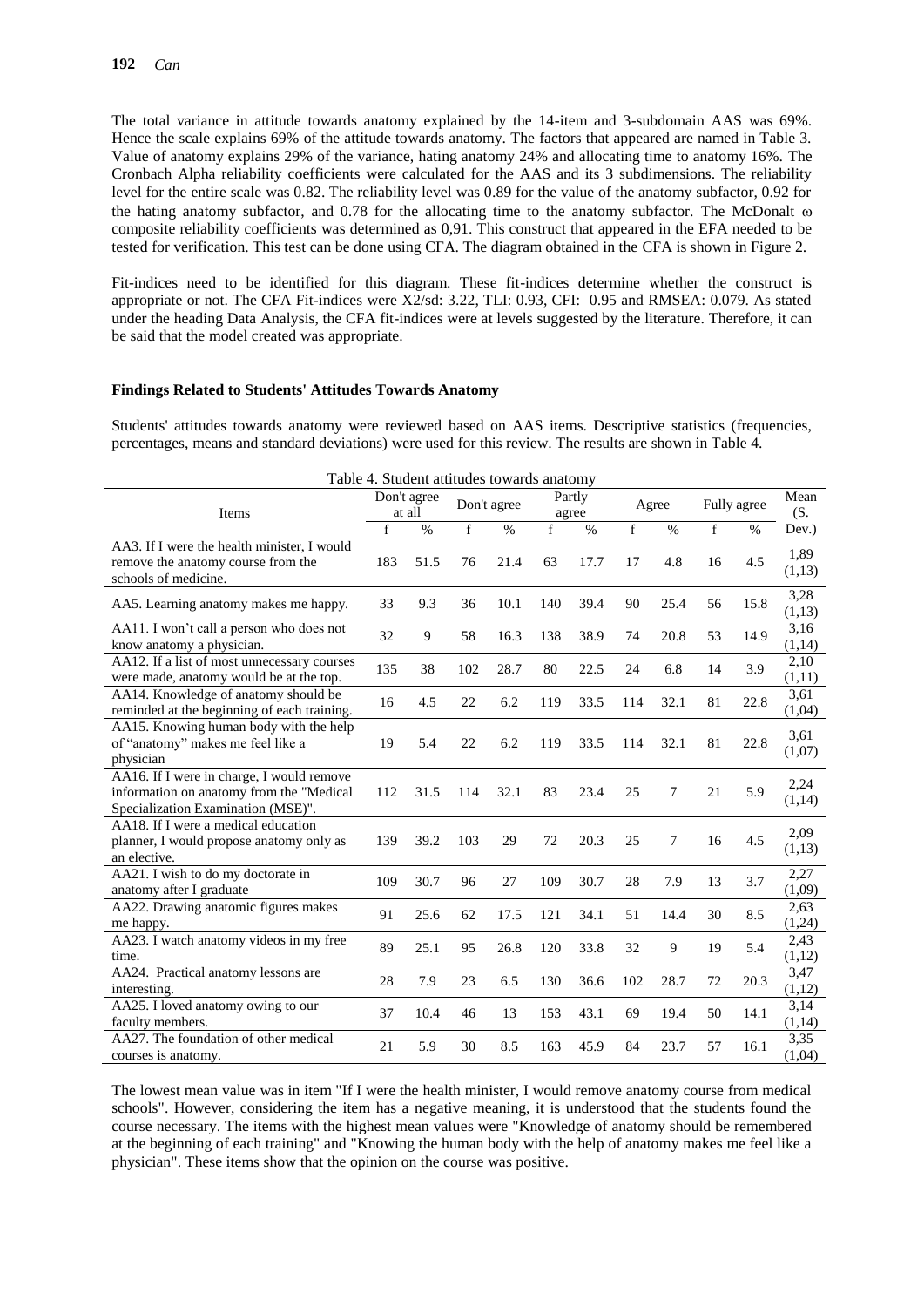#### **Gender\*Term and Anatomy Attitude**

Whether there were any differences between the anatomy attitudes of students who had different genders and were studying in different terms was tested using the multivariate variance test (MANOVA). MANOVA was preferred because there were two group-forming variables (gender and term of study) and three measurement variables (value of anatomy, hating anatomy and allocating time to anatomy). No significant difference was found in any of the subfactors of anatomy attitude scale with respect to the basic effects of "gender", "term" and "gender-term interaction" (F(3-343)=2,16, p>.05; F(12-1035)=1,11, p>.05 and F(12-1035)=0,73, p>.05, respectively).

#### **Reason for choosing a medical school\*following medical sources outside textbooks\*willingness to be a specialist in the future and anatomy attitude**

The students' attitudes towards anatomy with respect to the rationale for choosing a medical school, following medical sources outside textbooks, and willingness to be a specialist in the future were analyzed using the MANOVA test. The results are shown in Table 5.

Table 5. Students' attitudes towards anatomy with respect to the reason for choosing a medical school, following medical sources outside textbooks, and willingness to be a specialist in the future

|                                                                                                                            | Value | $\mathbf{F}$ | df                  | Error df                          | p     |
|----------------------------------------------------------------------------------------------------------------------------|-------|--------------|---------------------|-----------------------------------|-------|
| Reason for choosing school of medicine;                                                                                    |       |              |                     | 0.058 1.653 12.000 1005.000 0.072 |       |
| Following sources related to medicine outside course presentations<br>and lesson material proposed by the faculty member   |       |              | $0.003$ 0.336 3.000 | 333.000                           | 0.799 |
| Willingness to be a specialist in the future                                                                               |       |              | 0.028 3.210 3.000   | 333.000                           | 0.023 |
| Reason for choosing a school of medicine * Following sources related                                                       |       |              |                     |                                   |       |
| to medicine outside course presentations and lesson material proposed 0.035 0.989 12.000 1005.000 0.457                    |       |              |                     |                                   |       |
| by the faculty member                                                                                                      |       |              |                     |                                   |       |
| Reason for choosing school of medicine * Willingness to be a 0.016 0.458 12.000 1005.000 0.939<br>specialist in the future |       |              |                     |                                   |       |
| Following sources related to medicine outside course presentations                                                         |       |              |                     |                                   |       |
| and lesson material proposed by the faculty member * Willingness to 0.008 0.897 3.000                                      |       |              |                     | 333.000 0.443                     |       |
| be a specialist in the future                                                                                              |       |              |                     |                                   |       |
| Reason for choosing a school of medicine * Following sources related                                                       |       |              |                     |                                   |       |
| to medicine outside course presentations and lesson material proposed 0.049 1.401 12.000 1005.000 0.159                    |       |              |                     |                                   |       |
| by the faculty member * Willingness to be a specialist in the future                                                       |       |              |                     |                                   |       |

The MANOVA test showed that from the basic effects, only willingness to be a specialist created a significant difference in the anatomy attitude subfactors  $(F(3-333)=3.210, p<0.05)$ . The other basic effects and interactions were found not to create any difference in the subfactors of the anatomy attitude scale (p<.05). An ANOVA test was performed to see in what subfactors of the anatomy attitude scale the willingness to be a specialist in the future created a difference. The results are shown in Table 6.

|                            |                        | N   | Mean $(S. Dev.)$ | F     | p     | Significant<br>Difference |
|----------------------------|------------------------|-----|------------------|-------|-------|---------------------------|
|                            | Yes                    | 322 | 23,91 (5,53)     | 7.398 | 0.007 | Yes>No                    |
| Value of Anatomy           | No                     | 33  | 20,82 (7,04)     |       |       |                           |
|                            | Yes                    | 322 | 8,22 (4,09)      | 1.720 | 0.191 |                           |
| <b>Hating Anatomy</b>      | No                     | 33  | 9,24(4,36)       |       |       |                           |
|                            | Yes                    | 322 | 7,37(3,06)       | .173  | 0.678 |                           |
| Allocating Time to Anatomy | 33<br>No<br>6,88(3,14) |     |                  |       |       |                           |

Table 6. Student attitudes towards anatomy with respect to willingness to be a specialist in the future

The test showed that the willingness to be a specialist in the future made a difference only in the "value of anatomy" subfactor of the anatomy attitude scale  $(F=7,398, p<.05)$  and made no significant difference in the other subfactors  $(p>0.05)$ . The value attributed to anatomy by the physician candidates who are willing to become specialists in the future (mean=23.91) was higher compared to those who do not intend to be a specialist (mean=20.82).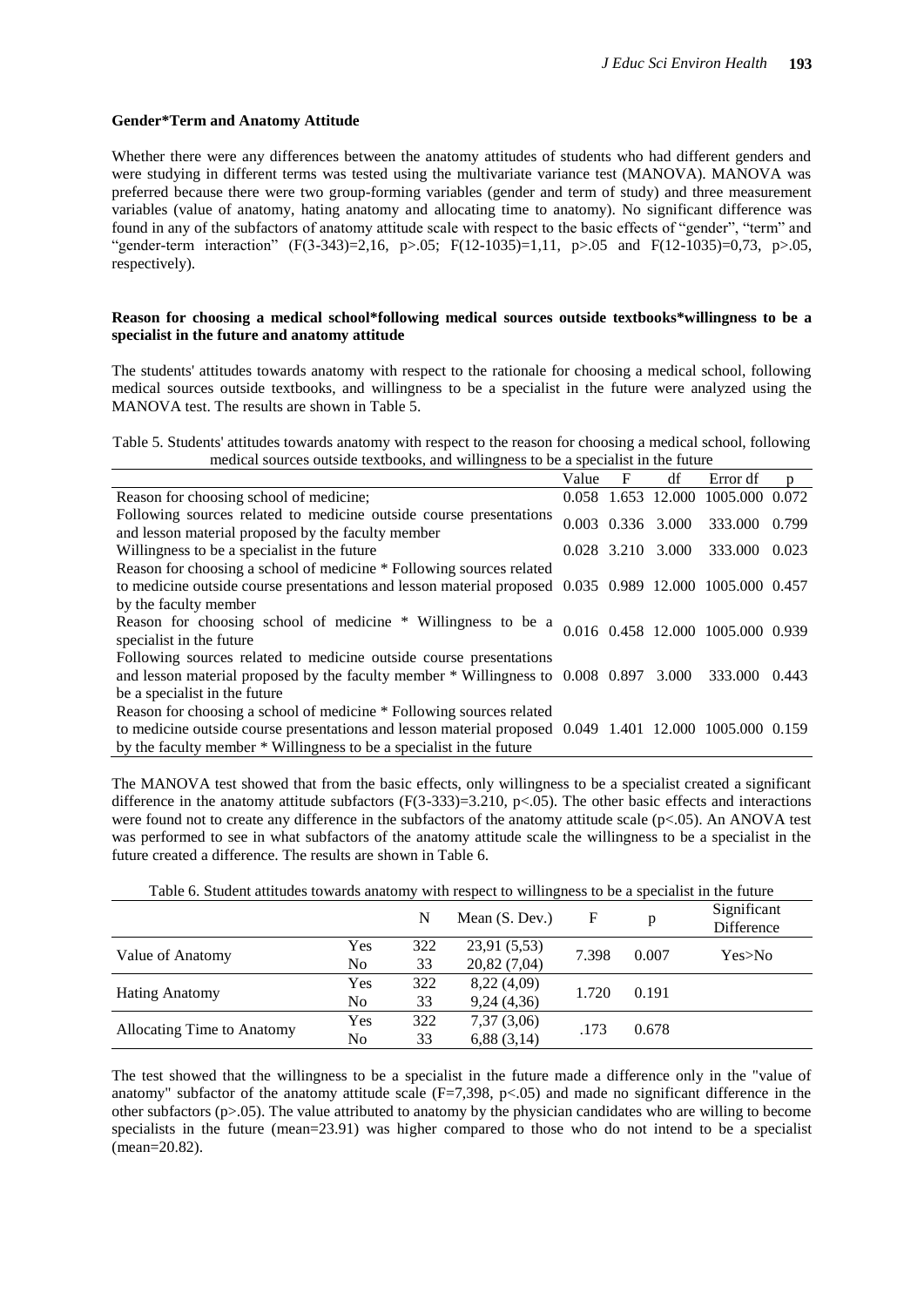## **Discussion**

Anatomy is the oldest branch known among the medical sciences, and the sources that have survived to our time mainly consist of information on and drawings of the human body. Existing sources of medical history show that ancient medical data consisted mainly of anatomical information. This should be considered normal because when medical information such as disease, cause and treatment could not be expressed definitively, the most correct information obtainable in a concrete way would be on the human body as an observable and examinable material. The process progressed in this way; information on the human body was collected first, which formed the foundation for medicine and then the changes and disorders observed in this structure were defined, the concept of disease was raised, and possible diseases were identified, and finally, treatment methods for correcting these began to be argued. Also, in today's medical education, the "normal" is being explained at the early stages of the education, emphasizing macroscopic anatomy to establish the foundation. Then, the other medical departments are built on this foundation, first as essential medicine and then as clinical medical sciences. Therefore, the role of anatomy education and the need for candidates to have sound anatomy knowledge are indispensable for the development of future physicians.

Studies have shown that student's willingness to learn is essential for effective learning. The more a person is willing to learn and has interest and love toward the subject to be learned, the more the function of learning is encompassing and perpetual. To perceive and interpret a piece of information, the student must have believed in the necessity of that information. Due to these facts, we can say that to give medical education at an adequate level. It is of utmost importance that the students adopt and embrace fundamental medical knowledge, particularly anatomy, in the first years of education. Another criterion used to shape medical education is student feedback. To this end, an attitude scale was developed in this study to assess student opinions and behaviours towards anatomy. The construct validity studies of the scale showed that the anatomy attitude scale was a valid scale consisting of 3 subfactors. The results of construct validity were also verified by the results of a confirmatory factor analysis. The reliability values of the scale ranged between .78 and .92 for the subscales. The reliability value of the entire scale was found to be .82. These results show that the reliability level of the scale is also high. It will be helpful to retest this scale for validity and reliability in different groups in studies to be conducted in the future. In this way, contribution may be provided to develop the scale further.

In this study that was conducted using the scale developed, the data obtained from Term 2, 3, 4, 5 and 6 students studying in the School of Medicine of Çanakkale Onsekiz Mart University in the academic year 2020-2021 were used. It is remarkable that the item "Knowing the human body with the help of anatomy makes me feel like a physician", which we think expresses the students' attitudes towards anatomy in a most general way, received a high score in the positive direction. This showed that the students were aware of the importance of anatomy as fundamental medical science. It is also observed that students similarly valued anatomy in the previous studies questioning the method and quality of anatomy education in medical education. In a study made by Arı et al. (2003), 47.6% of the students responded as "partly" for the role of anatomy education in making the students feel that they are in a school of medicine, and 45.5% responded as "completely" (93.1% in total). In another study made by Uygur et al. (2013), 84.8% of the students agreed with the view "anatomy education makes me feel I am in a school of medicine" (partly agree 31.6%, agree 26.6% and fully agree 26.6%), which showed the positive thoughts of students about anatomy. In the study of Arı & Şendemir (2003), 89.6% of the students stated that they did not see anatomy education as a waste of time. Similarly, in the study of Özcan & Kuş (2020) on clinical anatomy education, 62.3% of the students did not see Clinical and Cross-Sectional Anatomy lessons as a waste of time, and 89.3% stressed the importance of anatomy lessons by stating that this course was necessary for their professional life and 90.2% that these lessons will positively influence the clinical practice they will receive in the future.

Another indicator of the importance students attribute to anatomy is the item "If I were the health minister, I would remove anatomy course from medical schools", which received the lowest mean value but from which we concluded that the students believed that the course was necessary considering it had a negative meaning. For this item, a positive value of 90.6% was obtained (Don't agree at all 51.2%, Don't agree 21.4% and Partly agree 17.7%).

The items "Learning anatomy makes me happy", "I won't call a person not knowing anatomy a physician", and "The foundation of other medical courses is anatomy" also reached above 3 as a mean value, reflecting a relatively positive opinion. Supporting this, the items "If I were a medical education planner, I would propose anatomy only as an elective" and "If a list of most unnecessary courses were made, anatomy would be at the top" are significant in showing the value attributed to anatomy for being negative statements and receiving the lowest scores, and thus taking the lowest places on the list.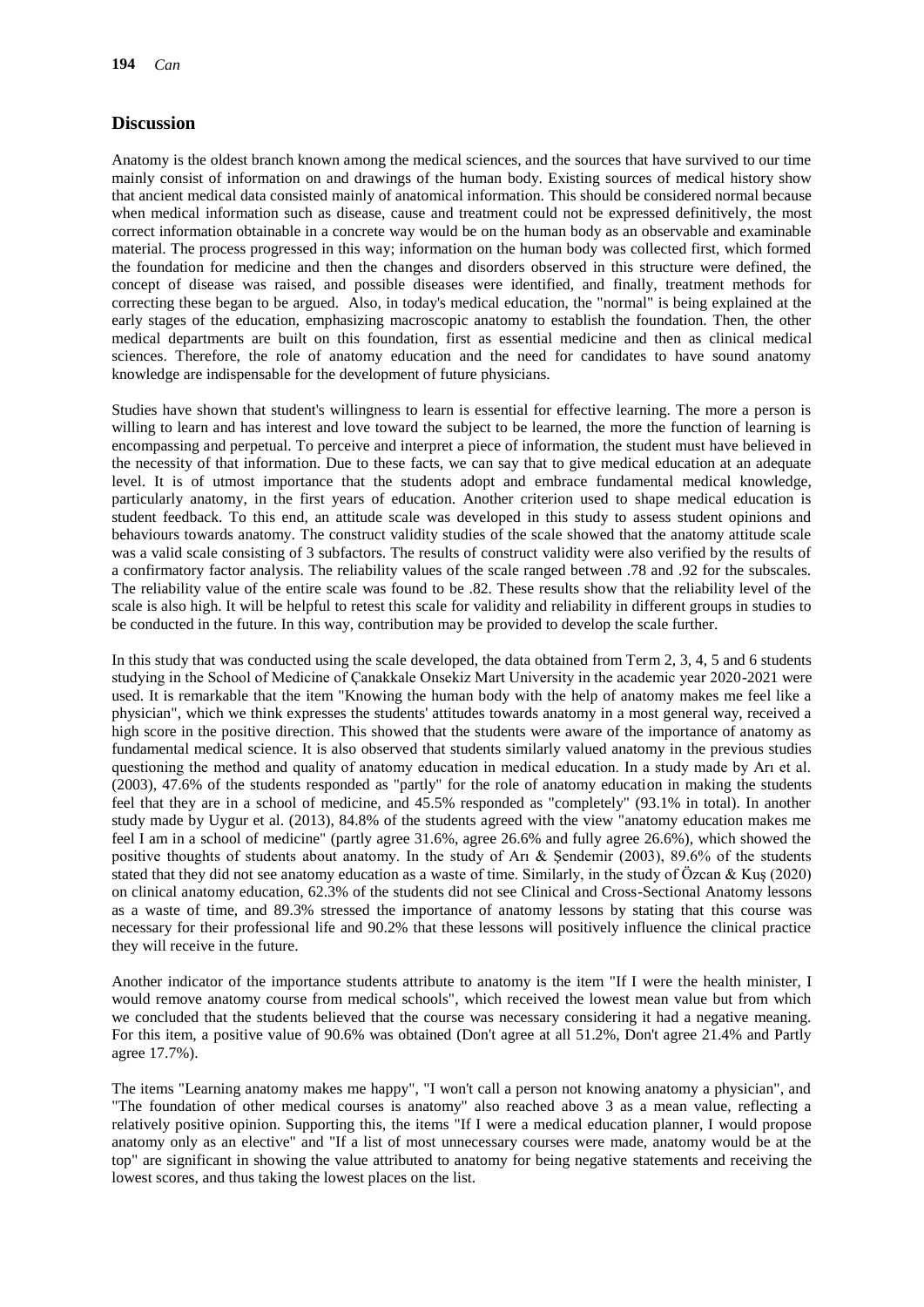When we consider the high-scoring item "Knowledge of anatomy should be remembered at the beginning of each training", we conclude that students who are at later stages of medical education and attending clinical training were more aware of the importance and necessity of anatomy. As stated earlier, it is pleasing to see that students are aware of the necessity of anatomy, which is one of the fundamental elements of medical education. However, as expressed by the students, it appears that anatomy reinforcement lessons, which they believe are insufficient, should be given particularly at the beginning of clinical training within the scope of spiral integration. Additionally, the other branches of science should also be integrated into this process within the same framework.

Since the item "Practical lessons of anatomy are interesting" received a high score, we think that anatomy, more of an illustrative branch of science, attracts more attention due to educational materials used in laboratories such as cadavers, organ samples, and models. Instead of entirely abstract, theoretical lessons, practical applications, and small-group works showing the structure and neighborhood of formations in the human body as they appear in reality will make medical education more effective. The high score received by the item "I loved anatomy owing to our faculty members" shows us that faculty members' behaviors and approaches to education during courses are also critical. Although the item "If I were in charge, I would remove information on anatomy from the Medical Specialization Examination (MSE)" received an average score, we think that this was due to the necessity of very detailed information in the examination and because the students at the final years of medical education would think they have to study old subjects in detail again.

The items "I watch anatomy videos in my free time" and "Drawing anatomic figures makes me happy" also received mean scores close to 3, which seemed positive. The burden of medical education and the differences in personal learning methods may explain the relatively low score received by video watching. Since drawing anatomic figures depends on the drawing talents of persons, we did not think this item would receive a high score. However, students still draw pictures of structures in detailed or simple forms or study topics by schematizing them, depending on their learning methods.

Although the item "I wish to do my doctorate on anatomy after I graduate" seemed to have a low score with 7.9% "Agree" and 3.7% "Totally agree" responses, it received a relatively high value. This was because a large group of medical students is known to dream about receiving a specialization education in a clinical branch. It was observed in a study made by Çetkin et al. (2016) that a large majority of students had an inclination to clinical sciences in their preferences for an area of specialization, while a tiny group of them, 6.5%, wanted to prefer basic medical sciences and 1.2% anatomy. We hope that enough basic medicine and particularly anatomy specialists will graduate from the increasing number of medical schools to meet the need.

When we compared the basic effects with the attitude scale we developed, we found no significant difference in any of the subfactors of the anatomy attitude scale with respect to gender and term. Having no difference was an expected result because neither gender nor learning new subjects in later years directly relates to anatomy. The need for anatomy is clearly known in understanding the other branches studied together with anatomy during the early years of medical education, and the clinical branches later added on top of these.

When the items "the reason for choosing a medical school" and "following medical sources outside textbooks" were compared with the attitude scale, no significant difference was found in any of the subfactors of the anatomy attitude scale. When we consider the reasons for choosing a medical school, although their reasons may be different, students today choose what they will encounter and what courses they will take when they come to a medical school. As far as we can see, the issue students are aware of most is that anatomy lessons are present, and this course is challenging. We think that students receiving medical education accept this course and the fact that it is difficult and study hard to have a good command of it, and that they comprehend the importance of this course. It was also an expected result that following medical sources outside textbooks would have no relationship with the factors of the attitude scale.

It was found that the willingness to be a specialist in the future made a significant difference only in the "value of anatomy" subfactor of the anatomy attitude scale and made no significant difference in the other subfactors. Physician candidates who intend to become specialists in the future attribute more value to anatomy than those with no such ideation. This shows us that students are aware that they will need the knowledge of anatomy more during their specialization education. Students who wish to specialize in any branch will need extensive anatomy knowledge in the medical specialization examination. This shows that they consider anatomy important for these two reasons.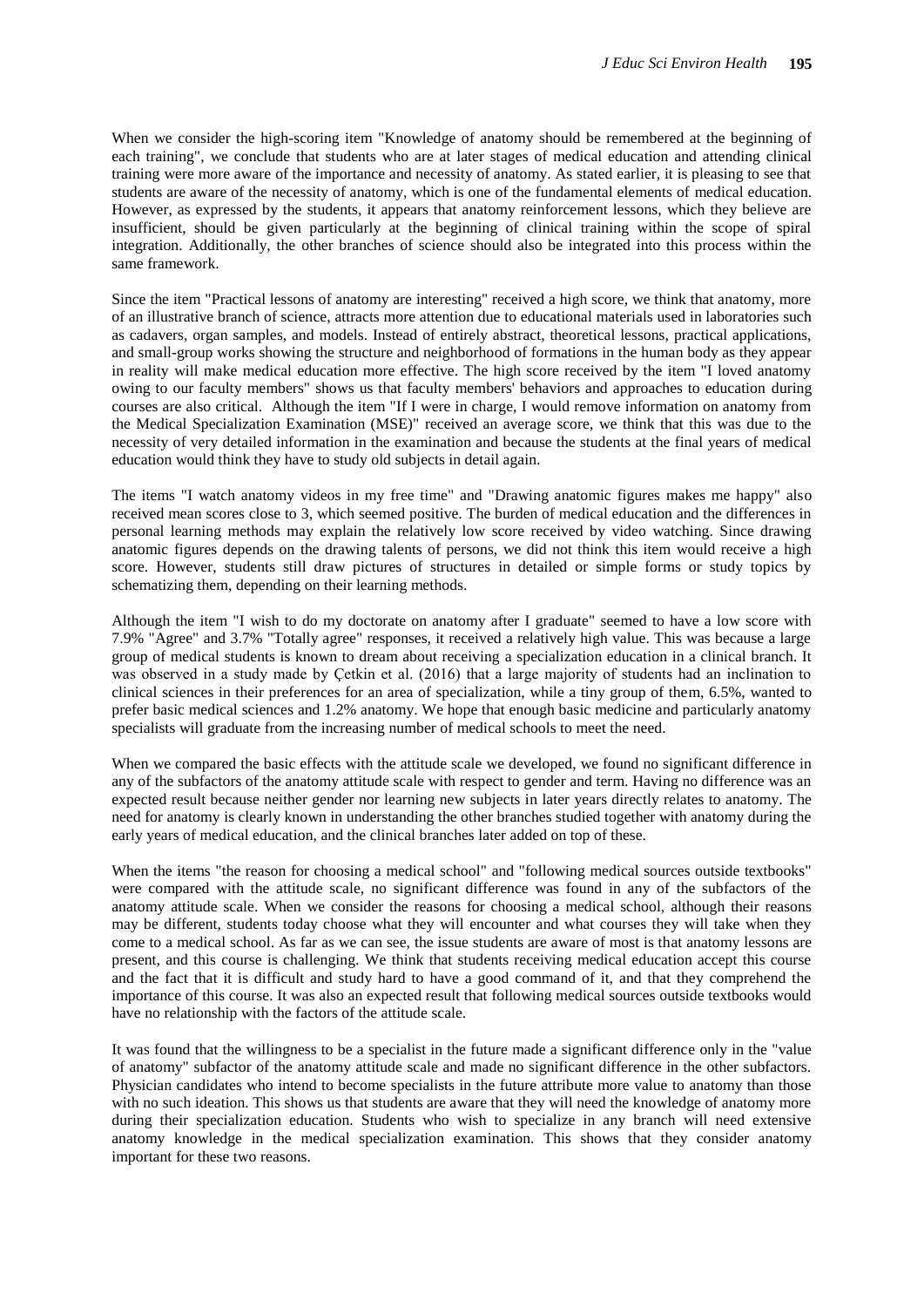## **Conclusion**

An analysis of the study data gave the following results:

- A 14-item Anatomy Attitude Scale was constructed.
- The Anatomy Attitude Scale consists of 3 subfactors, "Value of Anatomy", "Hating Anatomy," and "Allocating Time to Anatomy".
- The COMU Medical School students who were administered the Anatomy Attitude Scale were aware of the importance of anatomy as a basic medical science.
- It was observed that the percentage of those who wish to receive anatomy education after Graduation increased compared to previous studies.
- Gender, term of study, reasons for choosing a medical school, and following materials outside textbooks were found not to change students' viewpoint towards anatomy.
- It was revealed that the physician candidates who intended to become a specialist in any branch in the future attributed more value to anatomy.

## **Scientific Ethics Declaration**

The author declares that the scientific ethical and legal responsibility of this article published in JESEH journal belongs to the author.

## **References**

- Acuner, A.M., Yalçın, M., Ersoy, M., Tekdemir, İ. & Ersoy, F. (1999). Ankara üniversitesi tıp fakültesi anatomi dersine ilişkin öğretme-öğrenme sürecinin değerlendirilmesi (Evaluation of the teaching-learning process related to the anatomy course of Ankara University Faculty of Medicine). *Ankara Üniversitesi Tıp Fakültesi Mecmuası, 52*(4), 211-218.
- Ajzen, I. & Fishbein, M. (2005) The influence of attitudes on behavior. In: Albarracín, D., Johnson, B.T. and Zanna, M.P. (Eds.), *The Handbook of Attitudes* (pp:173-221). Erlbaum, Mahwah.
- Anderson, J.C. & Gerbing, D.W. (1984). The effect of sampling error on convergence, improper solutions, and goodness of fit indices for maximum likelihood confirmatory factor analysis. *Psychometrika, 49*(2), 155-173. https://doi.org/10.1007/BF02294170.
- Arı, İ. & Şendemir, E. (2003). Students' views on anatomy education. *Uludağ Üniversitesi Tıp Fakültesi Dergisi, 29*(2), 11-14.
- Arı, İ., İrgil, E., Kafa, İ.M., & Şendemir, E. (2003). A questionnaire study: Anatomy education and student's views. *Uludağ Üniversitesi Tıp Fakültesi Dergisi, 29* (2), 15-18.
- Aronson, E., Wilson, T. D., Akert, R. M., & Sommers, S. R. (2017). *Social psychology (9th Edition)*. London: Pearson.
- Arrindell, W.A. & Van der Ende, J. (1985). An empirical test of the utility of the observations to variables ratio in factor and components analysis. *Applied Psychological Measurement, 9*(2), 165-178. https://doi.org/10.1177/014662168.
- Bentler, P.M. (1990). Comparative fit indexes in structural models. *Psychological Bulletin, 107*(2), 238-246. https://doi.org/10.1037/0033-2909.107.2.238.
- Büyüköztürk, Ş. (2013). *Sosyal bilimler için veri analizi el kitabı (Manual of data analysis for social sciences)*. Ankara: Pegem Akademi.
- Cattell, R. (1978). *The scientific use of factor analysis in behavioral and life sciences*. The USA: Plenum.
- Crano, W. D., & Prislin, R. (2006). Attitudes and persuasion. *Annu. Rev. Psychol, 57*, 345-374. https://doi.org/10.1146/annurev.psych.57.102904.190034
- Çetkin, M., Turhan, B., Bahşi, İ. & Kervancıoğlu, P. (2016). The opinions of medicine faculty students about anatomy education. *Gaziantep Medical Journal, 22*(2): 82-88. https://doi.org/10.5578/GMJ.32156
- Çokluk, Ö., Şekercioğlu, G. & Büyüköztürk, Ş. (2010). *Sosyal bilimler için çok değişkenli istatistik* (Multivariate statistics for the social sciences) (*1. Baskı*). Ankara: Pegem Akademi.
- Everitt, B.S. & Howell, D.C. (2005). *Encyclopedia of statistics in behavioral science (1st Edition)*. The UK: John Willey and Sons.
- Field, A. (2018). *Discovering statistics using IBM SPSS Statistics (5th Edition)*. The USA: Sage Publications Inc. Gorsuch, R.L. (1974). *Factor analysis (2nd Edition)*. The USA: Saunders.
- Hogg, M. A., & Vaughan, G. M. (2013). *Social Psychology (7th Edition)*. London: Person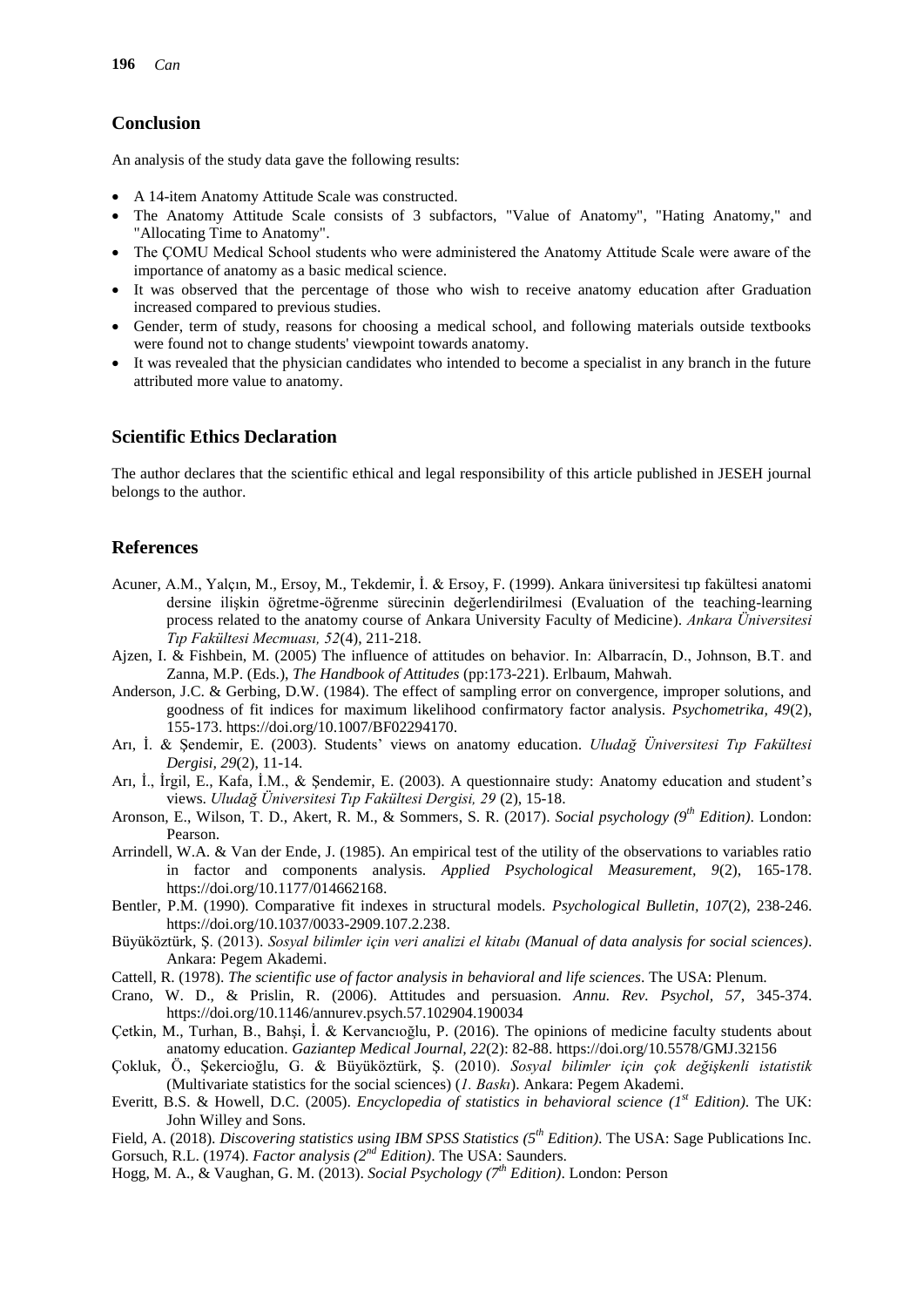- Hooper, D., Coughlan, J. & Mullen, M.R. (2008). Structural equation modelling: Guidelines for determining model fit. *The Electronic Journal of Business Research Methods, 6*(1), 53-60.
- Hu, L.T. & Bentler, P.M. (1999). Cut off criteria for fit indexes in covariance structure analysis: Conventional criteria versus new alternatives. *Structural equation modeling: A multidisciplinary journal 6*(1), 1-55. https://doi.org/10.1080/10705519909540118.
- Kline, TJB. (2005). *Psychological testing, a practical approach to design and evaluation*. The USA: Sage Publications Inc.
- Lök, S., Taşgın, Ö., Lök, N. & Yıldız, M. (2009). Comparing the Karamanoglu Mehmet University students' self - ability for anatomy lesson in different branches. *Selçuk Üniversitesi Sosyal Bilimler Enstitüsü Dergisi, 21*, 339-345.
- Marsh, H.W., Balla, J.R. & McDonald, R.P. (1988). Goodness of fit indices in confirmatory factor analysis: The effect of sample size. *Psychological Bulletin, 103*(3), 391-410. https://doi.org/10.1037/0033- 2909.103.3.391.
- Özcan, E. & Kuş, İ. (2020). Evaluation of Clinical and Cross-Sectional Anatomy Course of Medical Faculty Students. *Firat Med J, 25*(2), 86-89.
- Özdamar, K. (2013). *Paket programlar ile istatistiksel veri analizi* (*Statistical Data Analysis with Package Programs)* 1. cilt (9. Baskı). Eskişehir: Nisan Kitabevi.
- Pallant, J. (2016). *SPSS survival manual (6th Edition)*. The USA: McGraw-Hill Education.
- Şimşek, Ö.F. (2007). *Yapısal eşitlik modellemesine giriş: Temel ilkeler ve LISREL uygulamaları (Introduction to structural equation modeling: Fundamentals and applications of LISREL).* (1. Baskı). İstanbul: Ekinoks Eğitim Danışmanlık Hiz.
- Tabachnick, B.G. & Fidell, L.S. (2013). *Using multivariate statistics* (6th Edition). The USA: Pearson Education.
- Tuygar, Ş.F., Kuş, İ., Saygılı, Ö.K., Özcan, E. & Gülcen, B. (2015, January). Evaluation Of Satisfaction Levels and Its Associated Variables for Anatomy Education in Medical Students. *Tıp Eğitimi Dünyası, 42*, 5- 14.
- Uygur, R., Çağlar, V., Topçu, B., Aktaş, S. & Özen, O.A. (2013). The Assessment of the Students' Opinions about Anatomy Education. *Int J Basic Clin Med, 1*(2), 94-106.
- Vieira, A.L. (2011). *Interactive LISREL in practice, getting started with a SIMPLIS Approach*. London: Springer. https://doi.org/10.1007/978-3-642-18044-6.
- Warner, R.M. (2008). *Applied statistics, from bivariate through multivariate techniques (1st Edition)*. The USA: SAGE Publications Inc.
- Zanna, M. P., Rempel, J. K. (1988). Attitudes: A new look at an old concept. In Bar-Tal, D., Kruglanski, A. W. (Eds.), *The social psychology of knowledge* (pp. 315-334). Cambridge, UK: Cambridge University Press.

#### **Author Information**

**Mehmet Ali ÇAN** MD., Ph.D., Assistant professor Çanakkale Onsekiz Mart University Faculty of Medicine, Department of Anatomy, Çanakkale, Turkey Contact e-mail: macan@comu.edu.tr ORCID iD: https://orcid.org/0000-0002-2385-248X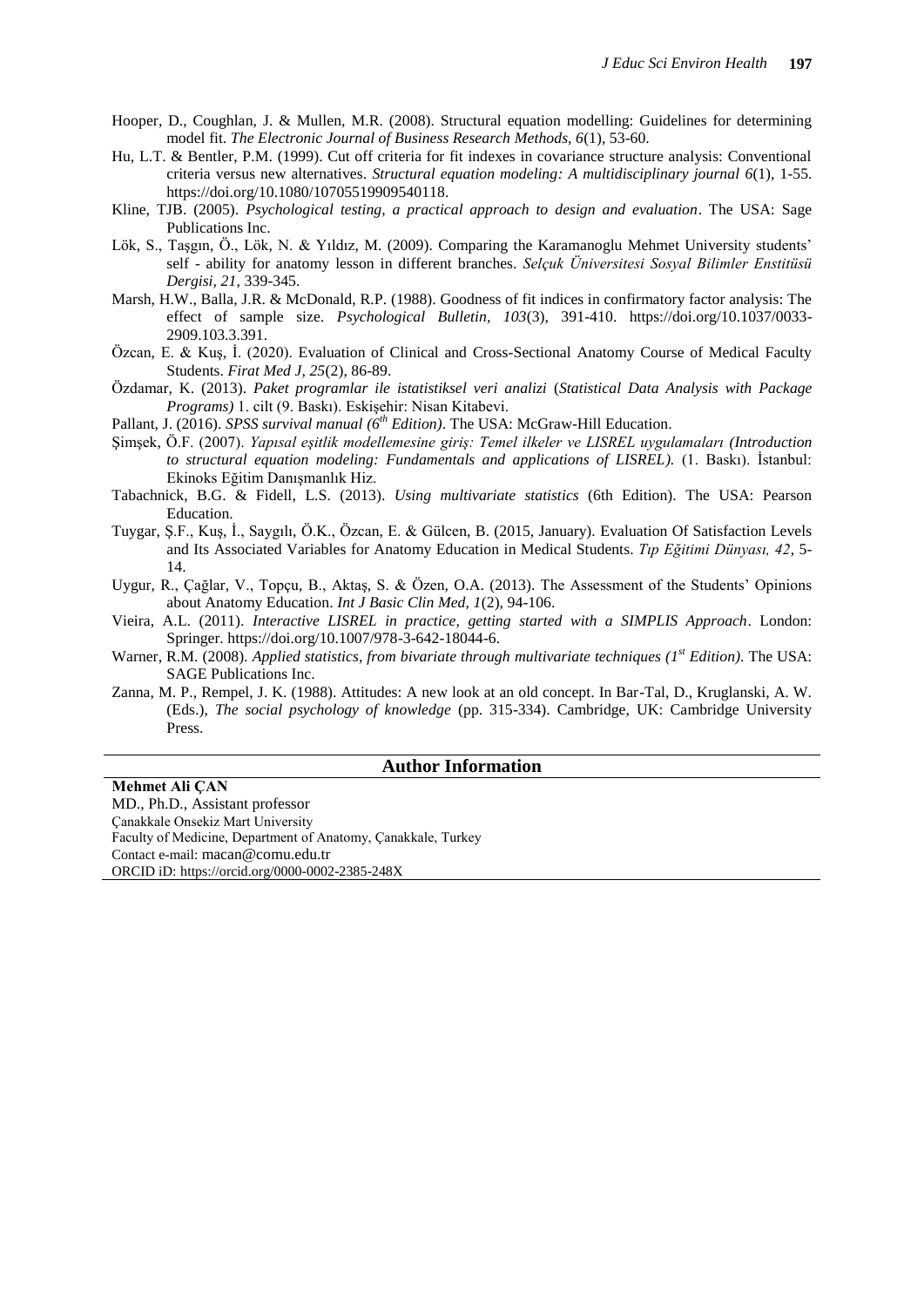#### **Appendix – A**

#### **Development of an Anatomy Attitude Scale for Medical School Students**

Distinguished medical student,

This scale is about the necessity of the anatomy course you saw in terms 1 and 2 in medical school, the benefit it provides you, its contribution to your professional life, and your feelings towards the course. What is expected of you is to read each statement and tick the option (totally agree, agree, partially agree, disagree, strongly disagree) in response to the statement. Your name will not be mentioned on the scale. Thank you for your participation.

| <b>Gender</b>                     |                                                           |                |                                  |                                              |  |  |  |
|-----------------------------------|-----------------------------------------------------------|----------------|----------------------------------|----------------------------------------------|--|--|--|
| $\Box$ Female                     |                                                           | $\square$ Male |                                  |                                              |  |  |  |
| <b>Term</b>                       |                                                           |                |                                  |                                              |  |  |  |
| $\Box$ Term 2                     | $\Box$ Term 3                                             | $\Box$ Term 4  | $\Box$ Term 5                    | $\Box$ Term 6                                |  |  |  |
|                                   | Why did you choose medical school? (Tick only one option) |                |                                  |                                              |  |  |  |
| $\Box$ Because my score is enough |                                                           |                | $\Box$ Because it's my ideal job |                                              |  |  |  |
| $\Box$ Because my family wants    |                                                           |                |                                  | $\Box$ Because of its good status in society |  |  |  |

 $\Box$  Because it is a guaranteed profession that makes money

## **Apart from the lecture presentations and the lectures suggested by the lecturer, do you follow the resources related to medicine?**

 $\square$  Yes  $\square$  No

#### **Do you want to pass the "Medical Specialization Exam" and become a specialist in the future??**  $\square$  Yes  $\square$  No

| (1) Strongly Disagree<br>(3) Partially Agree<br>(2) Disagree<br>(5) Strongly Agree<br>$(4)$ Agree                         |     |     |     |     |     |  |  |  |
|---------------------------------------------------------------------------------------------------------------------------|-----|-----|-----|-----|-----|--|--|--|
| <b>Items</b>                                                                                                              | (1) | (2) | (3) | (4) | (5) |  |  |  |
| 3. If I were the health minister, I would remove the anatomy course from the schools of<br>medicine. *                    | (1) | (2) | (3) | (4) | (5) |  |  |  |
| 5. Learning anatomy makes me happy.                                                                                       | (1) | (2) | 3)  | (4) | (5) |  |  |  |
| 11. I won't call a person who does not know anatomy a physician.                                                          | (1) | (2) | 3)  | (4) | (5) |  |  |  |
| 12. If a list of most unnecessary courses were made, anatomy would be at the top. *                                       | (1) | (2) | 3)  | (4) | (5) |  |  |  |
| 14. Knowledge of anatomy should be reminded at the beginning of each training.                                            | (1) | (2) | 3)  | (4) | (5) |  |  |  |
| 15. Knowing human body with the help of "anatomy" makes me feel like a physician                                          | (1) | (2) | (3) | (4) | (5) |  |  |  |
| 16. If I were in charge, I would remove information on anatomy from the "Medical"<br>Specialization Examination (MSE)". * | (1) | (2) | (3) | (4) | (5) |  |  |  |
| 18. If I were a medical education planner, I would propose anatomy only as an elective.<br>*                              | (1) | (2) | (3) | (4) | (5) |  |  |  |
| 21. I wish to do my doctorate in anatomy after I graduate                                                                 | (1) | (2) | 3)  | (4) | (5) |  |  |  |
| 22. Drawing anatomic figures makes me happy.                                                                              | (1) | (2) | (3) | (4) | (5) |  |  |  |
| 23. I watch anatomy videos in my free time.                                                                               | (1) | (2) | 3)  | (4) | (5) |  |  |  |
| 24. Practical anatomy lessons are interesting.                                                                            | (1) | (2) | 3)  | (4) | (5) |  |  |  |
| 25. I loved anatomy owing to our faculty members.                                                                         | (1) | (2) | 3)  | (4) | (5) |  |  |  |
| 27. The foundation of other medical courses is anatomy.                                                                   | (1) | (2) | 3)  | (4) | (5) |  |  |  |

\* Items written in red have negative meanings and scored reversely.